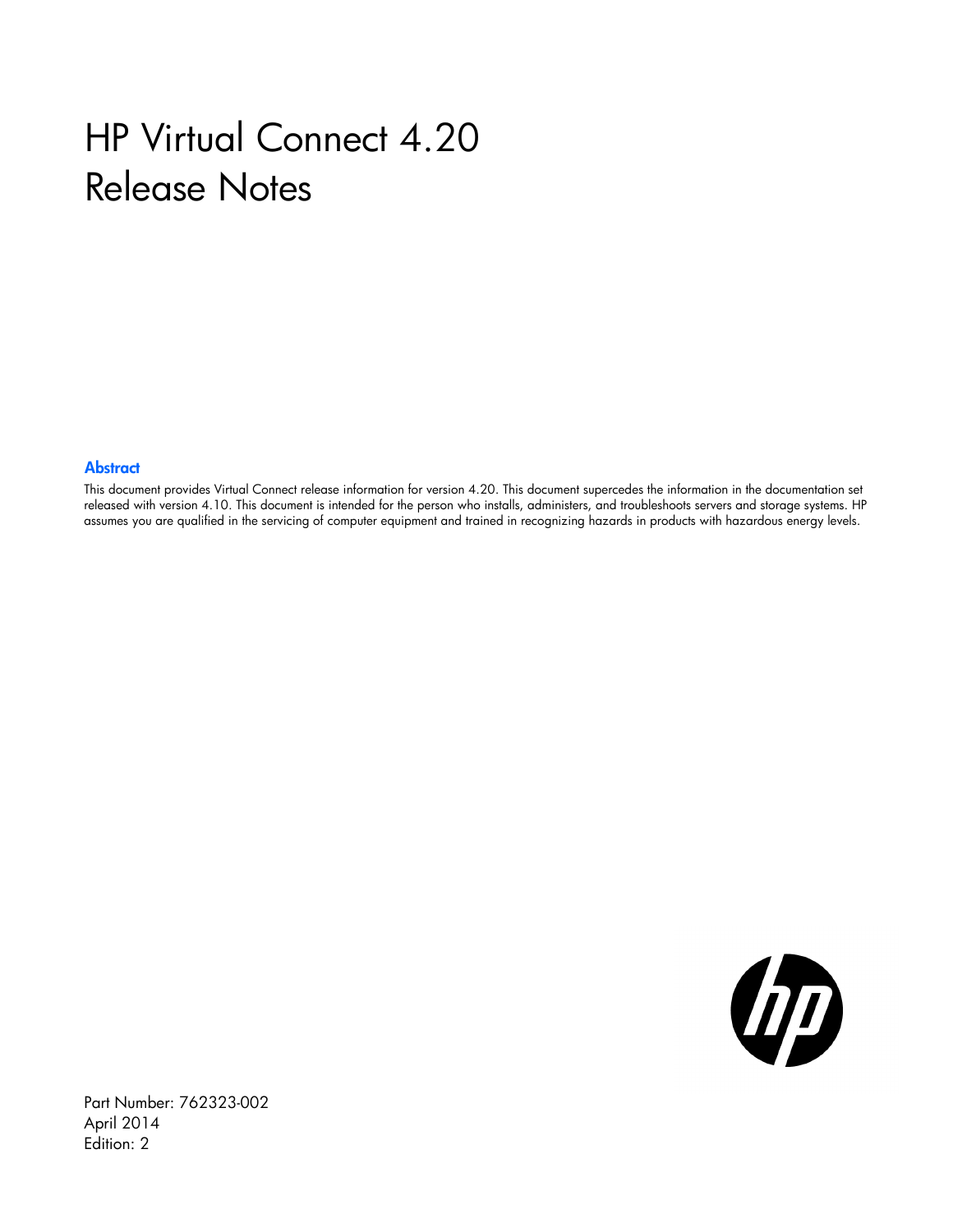© Copyright 2014 Hewlett-Packard Development Company, L.P.

The information contained herein is subject to change without notice. The only warranties for HP products and services are set forth in the express warranty statements accompanying such products and services. Nothing herein should be construed as constituting an additional warranty. HP shall not be liable for technical or editorial errors or omissions contained herein.

Confidential computer software. Valid license from HP required for possession, use or copying. Consistent with FAR 12.211 and 12.212, Commercial Computer Software, Computer Software Documentation, and Technical Data for Commercial Items are licensed to the U.S. Government under vendor's standard commercial license.

Adobe™ is a trademark of Adobe Systems Incorporated.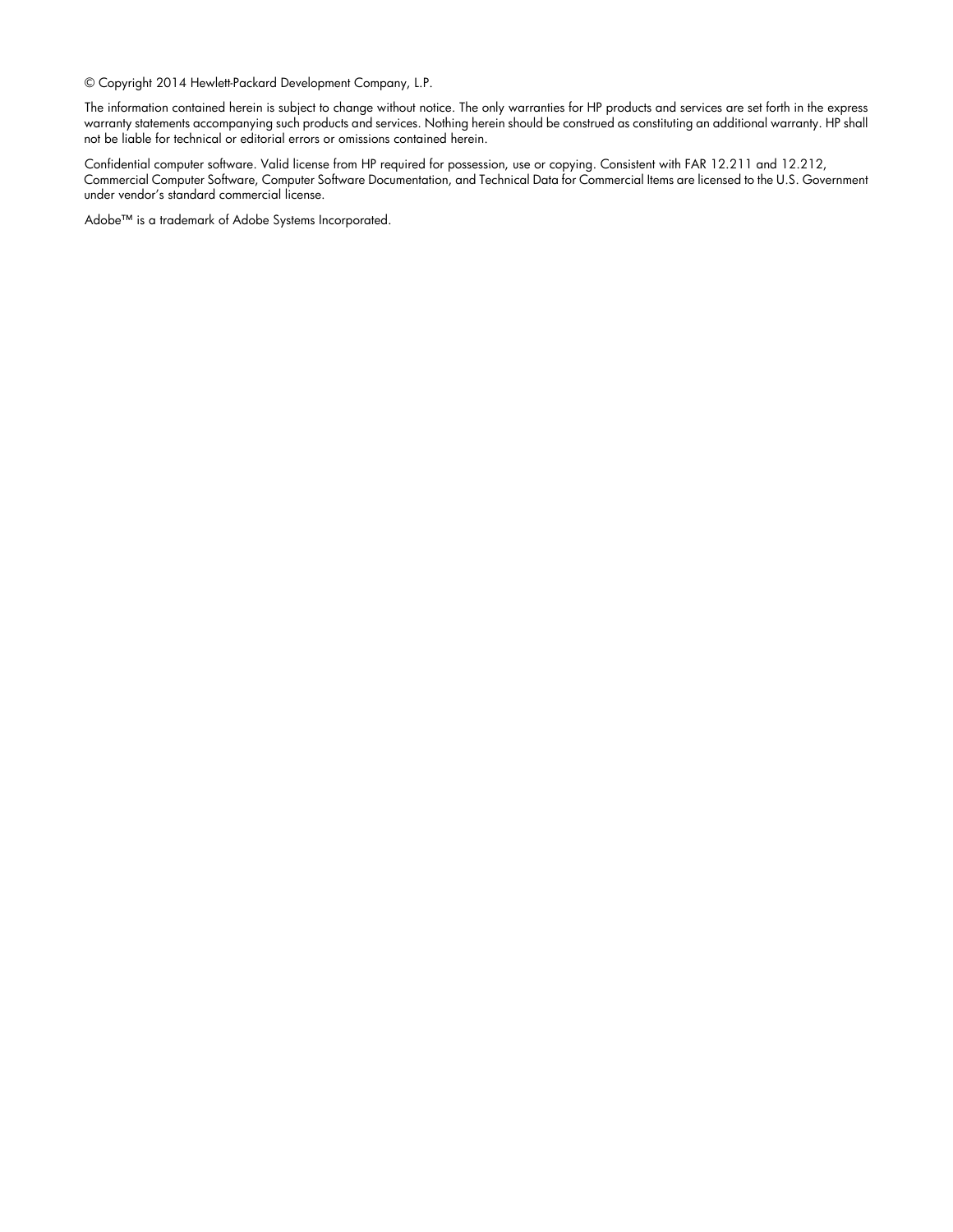# Contents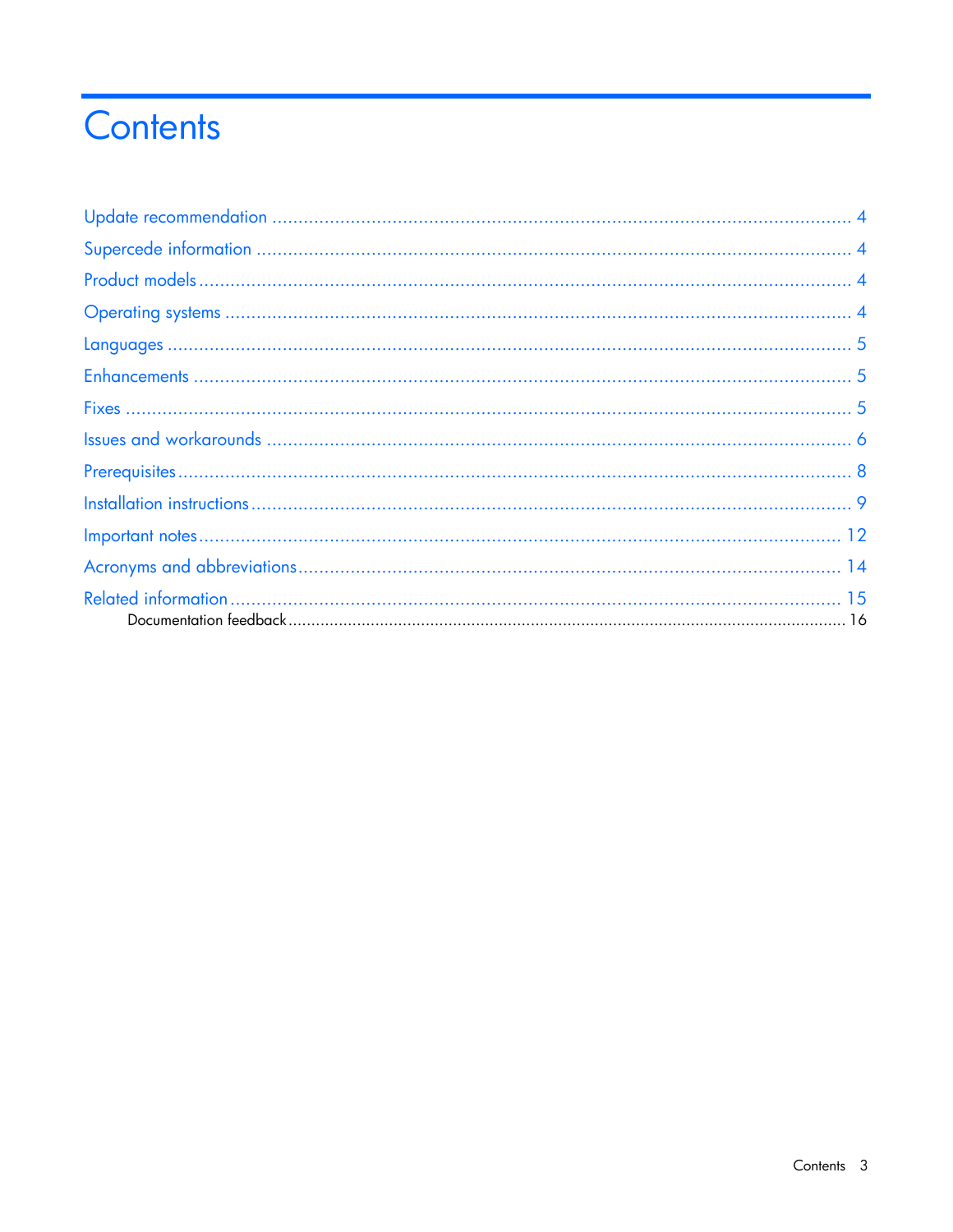## <span id="page-3-0"></span>Update recommendation

Update Recommendation: Recommended

# Supercede information

Supercedes: 4.10

## Product models



**IMPORTANT:** This document may have references to products yet to be announced. For more information, contact your HP representative.

Virtual Connect 4.20 is supported on the following interconnect modules:

- HP VC Flex-10/10D Module
- HP VC FlexFabric 10Gb/24-port Module
- HP VC Flex-10 10Gb Enet Module
- HP VC FlexFabric-20/40 F8 Module
- HP VC 4Gb Fibre Channel Module for BladeSystem c-Class (enhanced NPIV)
- HP VC 8Gb 20-Port FC Module
- HP VC 8Gb 24-Port FC Module
	- $\mathbb{I}$ IMPORTANT: Beginning with VC 3.70, the HP 1/10Gb VC Enet Module (399593-B22) and the HP 1/10Gb-F VC Enet Module (447047-B21) are no longer supported. Beginning with VC 4.10, the HP 4Gb VC-FC Module (409513-B21) is no longer supported.

### Operating systems

The HP Virtual Connect version 4.20 firmware package operates in an embedded environment within each Virtual Connect module; therefore, it is not dependent on any operating system.

For more information, see the HP Operating Systems and Virtualization Software Support for ProLiant Servers web page on the HP website [\(http://h18004.www1.hp.com/products/servers/software/index.html\)](http://h18004.www1.hp.com/products/servers/software/index.html), or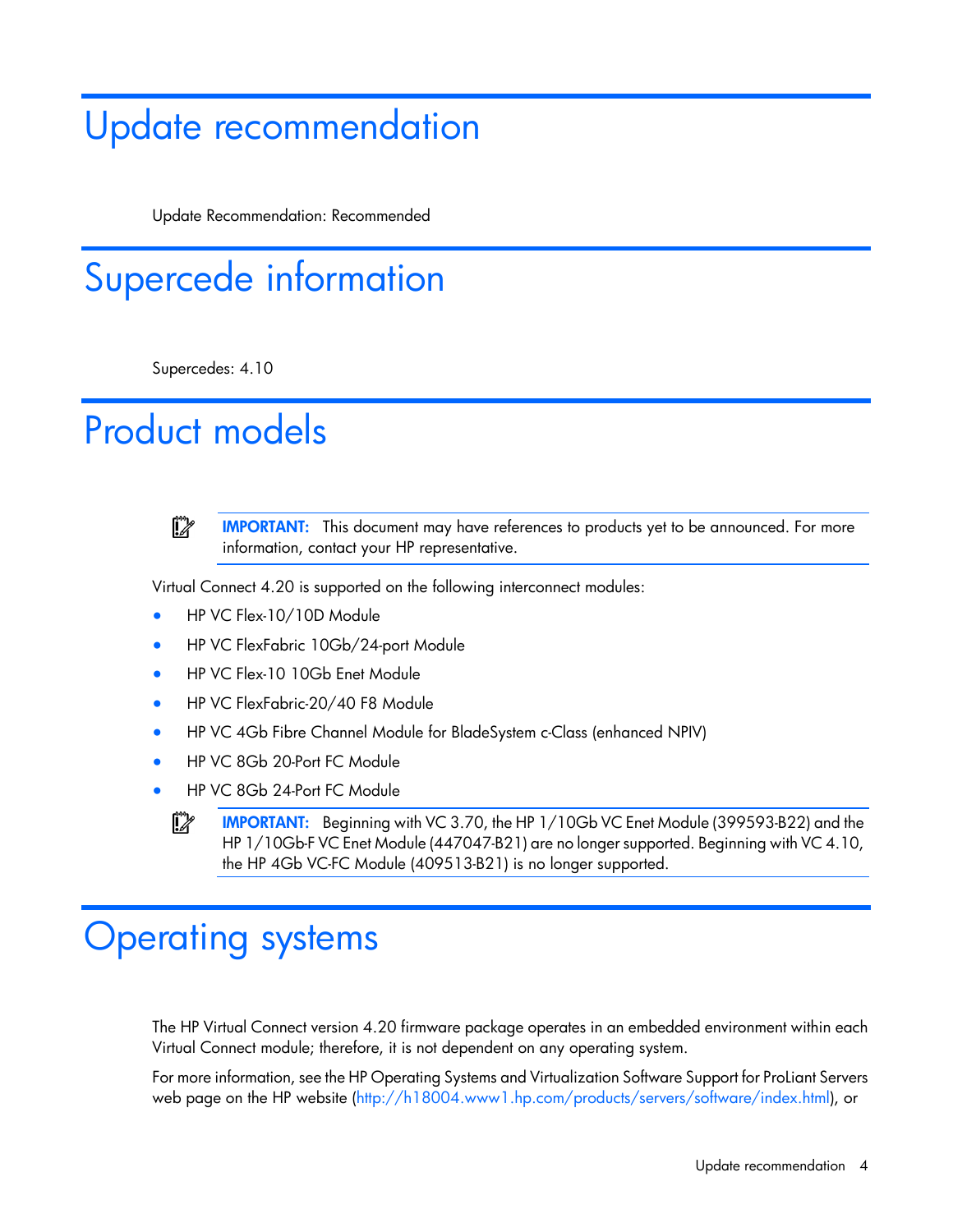### <span id="page-4-0"></span>Languages

Languages supported for this release: English, Japanese

## **Enhancements**

Version 4.20 of Virtual Connect contains support for the following enhancements:

- Manageability enhancements:
	- The sFlow feature allows network administrators to monitor and analyze the network traffic flow in the datacenter. The sFlow settings can be modified by users with Network, Domain, or Server user role permissions.
	- o FIP snooping information display, which provides FCoE connectivity details for administrators.
	- o CLI show config command, with the includepoolinfo option to save a configuration script that includes MACs, WWNs, and virtual serial numbers for your domain. For more information, see the *HP Virtual Connect Manager Command Line Interface for c-Class BladeSystem User Guide* on the HP website [\(http://www.hp.com/go/vc/manuals\)](http://www.hp.com/go/vc/manuals).
- The following HP products are now supported:
	- o HP Virtual Connect FlexFabric-20/40 F8 Module
	- o HP FlexFabric 20Gb 2-port 630FLB Adapter
	- o HP FlexFabric 20Gb 2-port 630M Adapter
	- HP LPe1605 16Gb FC HBA for BladeSystem c-Class

### **Fixes**

The VC 4.20 release resolves the following issues:

- DCBX traffic will not be sent on any VC uplink ports that are not capable of FCoE traffic. For more information, see related Customer Advisory c04173675 [\(http://h20000.www2.hp.com/bizsupport/TechSupport/Document.jsp?lang=en&cc=us&objectID=c](http://h20000.www2.hp.com/bizsupport/TechSupport/Document.jsp?lang=en&cc=us&objectID=c04173675) [04173675\)](http://h20000.www2.hp.com/bizsupport/TechSupport/Document.jsp?lang=en&cc=us&objectID=c04173675).
- VCEM is unable to add a domain containing profiles with user-defined Network Access Groups into a VC Domain Group. See Customer Advisory c0380654 [\(http://h20000.www2.hp.com/bizsupport/TechSupport/Document.jsp?lang=en&cc=us&objectID=c](http://h20000.www2.hp.com/bizsupport/TechSupport/Document.jsp?lang=en&cc=us&objectID=c03805654) [03805654\)](http://h20000.www2.hp.com/bizsupport/TechSupport/Document.jsp?lang=en&cc=us&objectID=c03805654).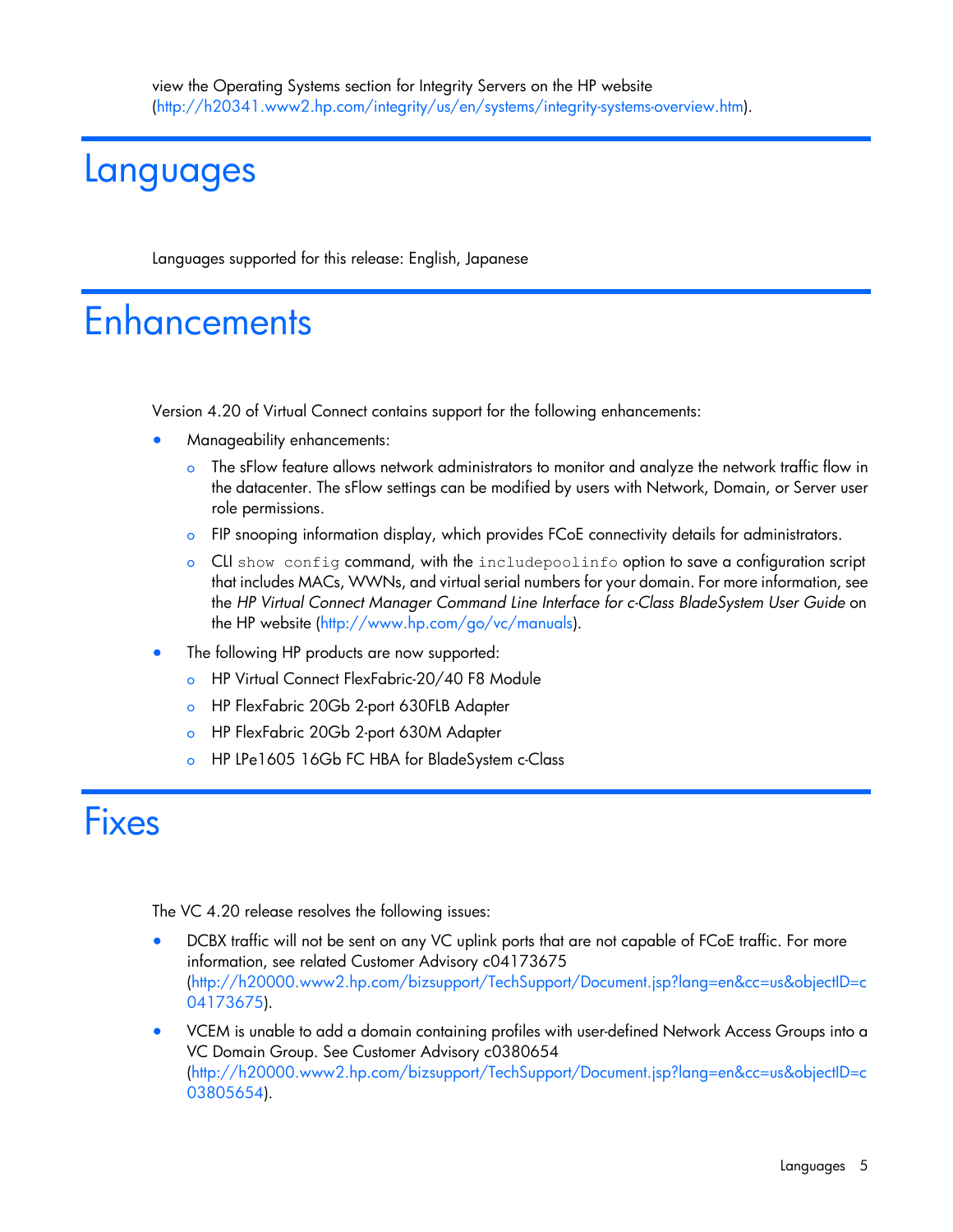- <span id="page-5-0"></span>• When manually removing an external-manager using the VCM CLI, if the Virtual Serial Number range is not properly specified, the server profile control will not be released from external management.
- When updating VC firmware to 4.10, VCSU activation may abort on other modules after the backup module is activated. See Customer Advisory c04122651 [\(http://h20000.www2.hp.com/bizsupport/TechSupport/Document.jsp?lang=en&cc=us&objectID=c](http://h20000.www2.hp.com/bizsupport/TechSupport/Document.jsp?lang=en&cc=us&objectID=c04122651) [04122651\)](http://h20000.www2.hp.com/bizsupport/TechSupport/Document.jsp?lang=en&cc=us&objectID=c04122651).
- VCM CLI hangs on the show config command when the SNMP read-only community string is null/blank.
- After upgrading the Virtual Connect firmware to version 4.10 on a VC domain that contains VC Fibre Channel 8Gb/20 port modules, some of the server blade HBAs may fail to log back into the SAN fabric. See Customer Advisory c04103189 [\(http://h20000.www2.hp.com/bizsupport/TechSupport/Document.jsp?lang=en&cc=us&objectID=c](http://h20000.www2.hp.com/bizsupport/TechSupport/Document.jsp?lang=en&cc=us&objectID=c04103189) [04103189\)](http://h20000.www2.hp.com/bizsupport/TechSupport/Document.jsp?lang=en&cc=us&objectID=c04103189).
- Some Fibre Channel statistics may be invalid on Virtual Connect FlexFabric modules running firmware version 4.10. See Customer Advisory c04117141 [\(http://h20000.www2.hp.com/bizsupport/TechSupport/Document.jsp?lang=en&cc=us&objectID=c](http://h20000.www2.hp.com/bizsupport/TechSupport/Document.jsp?lang=en&cc=us&objectID=c04117141) [04117141\)](http://h20000.www2.hp.com/bizsupport/TechSupport/Document.jsp?lang=en&cc=us&objectID=c04117141).
- Stacking link DAC cables fail after firmware upgrade.
- CLI command reset statistics with encX: Y: \* wildcard does not work.
- Cannot "Reset Statistics" from GUI on FlexFabric FC connections.
- Profiles may not display correctly in the VCM Web UI when they are created via VCM CLI and the SharedServerVlanID is set to false.
- VC-FC 8/24 modules may unexpectedly reboot due to a software fault when an HPUX HPVM is in use on blades in the same enclosure.
- Browsers can remember the cryptKeyrestore password.
- In HP SIM, when a Managed Report is run against VC-FC modules, the returned description for the modules appear as NULL or as the serial number of the module.
- The detailed port statistics field cosq[N]\_ucast\_DroppedPkts incorrectly reports the number of per CoS queue dropped packets on HP VC FlexFabric 10Gb/24-port Modules and HP VC Flex-10 10Gb Enet Modules.
- After an enclosure import or recovery, profiles that enter a pending state could encounter an FCoE SAN outage with FlexFabric 10Gb/24 Port Modules.

### Issues and workarounds

#### Issue

Configbackup restore fails in configuration with Multiple Enclosure after upgrading from VC 2.xx to VC 4.20.

#### **Workaround**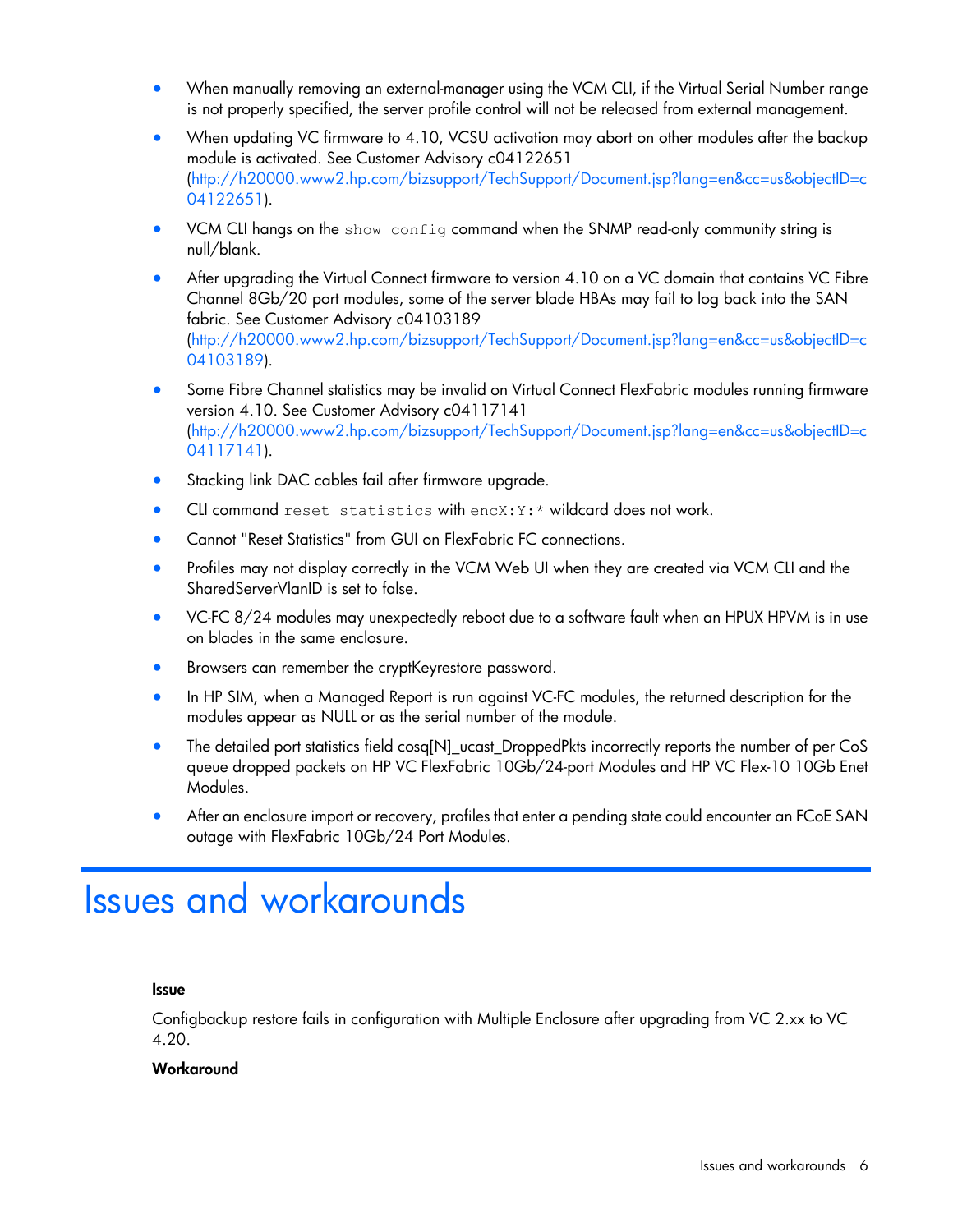HP recommends customers with an ME environment upgrade from VC 2.xx to an intermediate firmware version, such as VC 3.70 or VC 4.10, and then upgrade to VC 4.20.

#### Issue

VC shows a profile pending when a VC module is removed and inserted.

#### **Workaround**

The customer must power cycle the server in a maintenance window to clear the status.

#### Issue

A server using an HP FlexFabric 20Gb 2-port 630FLB/630M Adapter and configured to use Ethernet Jumbo frames may experience lower FCoE throughput if server traffic is oversubscribed(that is more than 20Gb) over the FlexFabric Adapter port and the server is only reading disks without writing them. This is because of Ethernet traffic consuming excess bandwidth.

#### **Workaround**

Configure the server to use standard 1500 byte MTU frames. Alternatively, ensure that server traffic (FCoE + Ethernet) doesn't oversubscribe the port bandwidth of 20Gb.

#### Issue

If a single server is passing FCoE traffic and port monitoring is enabled, the FCoE traffic rate can drop significantly.

#### **Issue**

The VCM GUI does not redirect to the correct IP after a VC failover.

#### **Workaround**

The next failover succeeds without any issues. Refreshing the browser or closing and opening a new session redirects the browser to the correct IP address.

#### Issue

Errors are received when changing an FCoE network to a different module in a VCEM environment.

#### **Workaround**

The customer must revert the changes, and then complete or cancel the domain maintenance mode. If the uplink must be changed to a different module, the customer can delete the existing network, and then re-create the network with the same name, but use different uplinks.

#### Issue

After configuring LDAP authentication, users logging in that do not have Domain role permissions receive an error when attempting to access the Local Users page. The error is only a notification because Local Users settings cannot be modified by users who do not possess Domain role permissions.

#### Issue

If an HP ProLiant BL870c i2 Server is present in bays 3 and 4 of a C3000 enclosure, then the Hardware Overview page in VC Manager does not display the correct graphical picture of the server. VC Manager manages the server properly. It is only the graphical image that is incorrect.

#### Issue

In a VC domain with a VC profile assigned to a HP ProLiant BL2x220 Server Blade, when the I/O module connected to the dual-technology port is replaced with a module using single-blade technology, the OA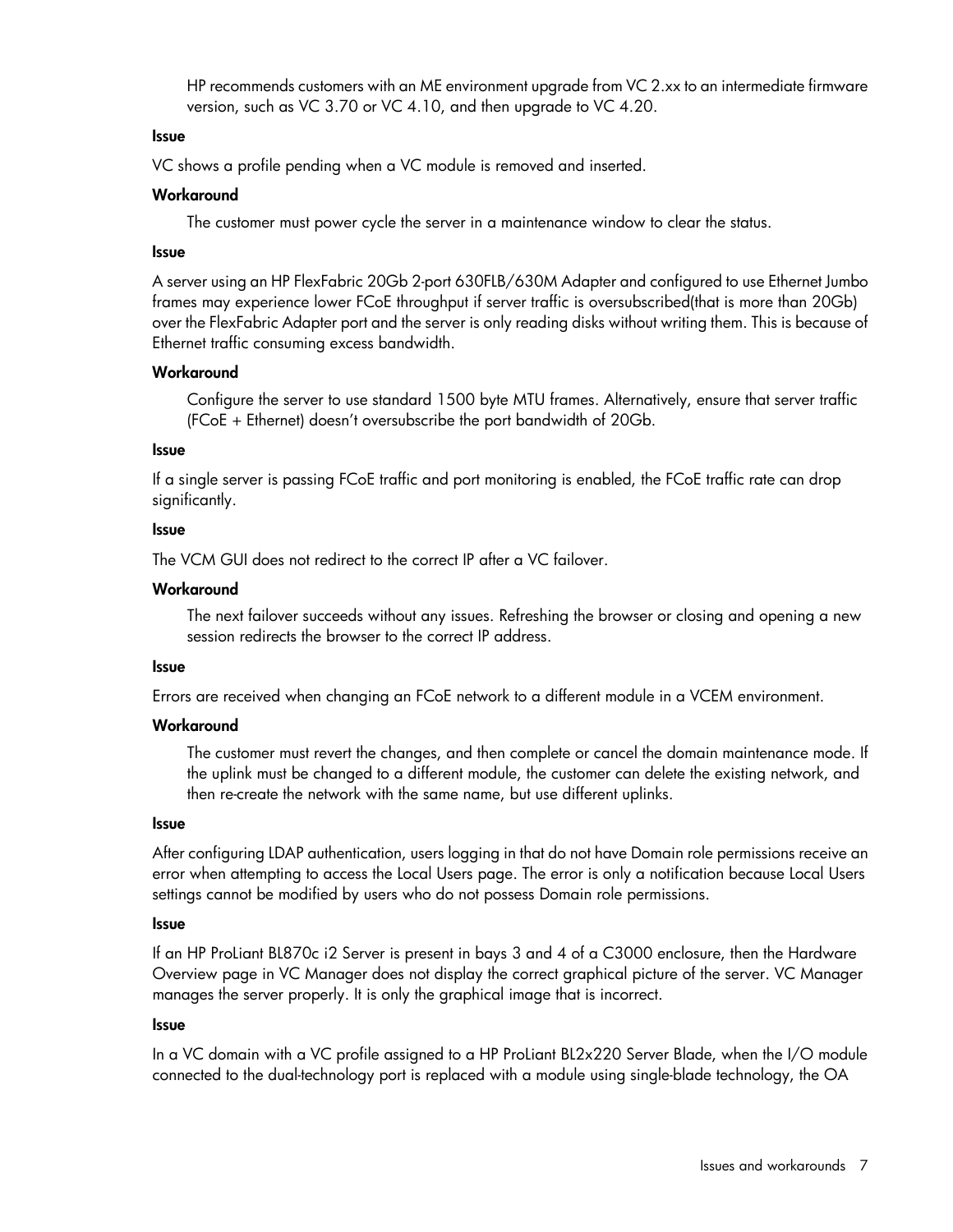<span id="page-7-0"></span>detects that the identity of the server changed, but VC does not detect the change. As a result, the OA does not power on the server blade until VC updates the server configuration.

#### **Workaround**

To resolve the problem, unassign and reassign the profiles to the two server bays (for example, Bays 1a and 1b), perform a hot-plug install of the server, or simulate a hot-plug install of the server using the OA reset server command. The problem can also be resolved if VC restarts, fails over, reboots, receives a firmware update, or re-evaluates the server after an OA failover.

#### Issue

Under certain circumstances, the checkpoint status icon in the GUI persists for a long time and is not cleared. The CLI also shows a "Checkpoint Status: Invalid" status in the show domain command output. This condition occurs periodically after a VCSU firmware upgrade of the VC module firmware.

#### **Workaround**

To resolve this issue, reset VCM on the primary module or reset the primary module using the OA.

### **Prerequisites**

- VC SR-IOV prerequisites:
	- **o** Supports the following adapters:
		- HP Flex-10 10Gb 2-port 530FLB Adapter
		- HP FlexFabric 10Gb 2-port 534FLB Adapter
		- HP Flex-10 10Gb 2-port 530M Adapter
		- HP FlexFabric 10Gb 2-port 534M Adapter
		- HP NC552m Flex-10 Adapter
		- HP NC553m 10Gb 2-P FlexFabric Converged Network Adapter
		- HP FlexFabric 10Gb 2-port 554M Adapter
		- HP Flex-10 10Gb 2-port 552M Adapter
		- HP FlexFabric 10Gb 2-port 554FLB Adapter
		- HP FlexFabric 20Gb 2-port 630FLB Adapter
		- HP FlexFabric 20Gb 2-port 630M Adapter
	- o Supports the following operating systems:
		- Windows 2012 (64-bit)
		- VMware ESXi 5.1 U2, 5.5 (64-bit)
		- RHEL 5.9 and 5.10 (64-bit with KVM)
		- RHEL 6.4 and 6.5 (64-bit with KVM)
		- SLES 11 SP2, SP3 (64-bit with KVM)
- The lowest VCEM 7.3.0 support compatibility mode is set to VC 3.30.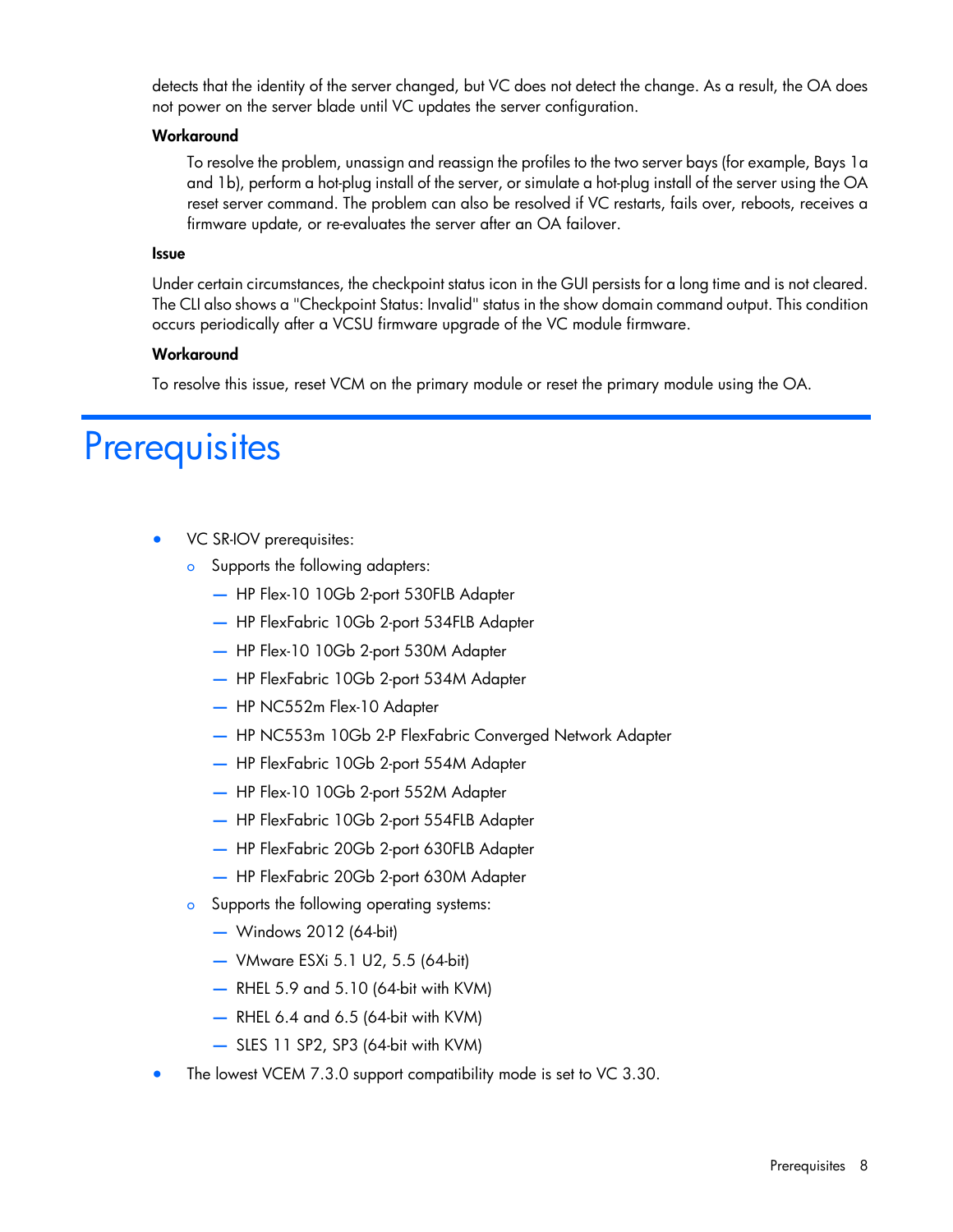- <span id="page-8-0"></span>• If you are planning to use VC 4.20 firmware in a VCEM environment, HP recommends upgrading to VCEM v7.3.0. For more information about the VC firmware that is compatible with VCEM, see the *Virtual Connect Enterprise Manager User Guide* on the HP website [\(http://h20000.www2.hp.com/bizsupport/TechSupport/DocumentIndex.jsp?contentType=Support](http://h20000.www2.hp.com/bizsupport/TechSupport/DocumentIndex.jsp?contentType=SupportManual&lang=en&cc=us&docIndexId=64179&taskId=101&prodTypeId=18964&prodSeriesId=3601866) [Manual&lang=en&cc=us&docIndexId=64179&taskId=101&prodTypeId=18964&prodSeriesId=360](http://h20000.www2.hp.com/bizsupport/TechSupport/DocumentIndex.jsp?contentType=SupportManual&lang=en&cc=us&docIndexId=64179&taskId=101&prodTypeId=18964&prodSeriesId=3601866) [1866\)](http://h20000.www2.hp.com/bizsupport/TechSupport/DocumentIndex.jsp?contentType=SupportManual&lang=en&cc=us&docIndexId=64179&taskId=101&prodTypeId=18964&prodSeriesId=3601866).
- Customers using Insight Control for VMware vCenter Server should upgrade to version 6.3 when using Virtual Connect firmware version 3.30 and later. Version 6.3 fixes a known issue with version 6.2 where Virtual Connect data did not display correctly.
- The Virtual Connect GUI requires a minimum of 512 MB of available memory to operate efficiently.
- To operate with HP VC 8Gb 20-Port FC Modules, all HP Emulex LPe 1205 8Gb FC HBAs that are revision A (identified by label EDC A-4904) must perform a CFL region 19 flash update. For download and installation instructions, see the LPe1205 product page on the HP website [\(http://www.hp.com\)](http://www.hp.com/).
- Virtual Connect Manager version 4.20 requires Adobe Flash Player 11.1.x or higher before you can log in. HP recommends updating to Adobe Flash Player 11.5 or higher for Windows and 11.2 for Linux systems.

The recommended Adobe Flash Player web browser plug-in can be downloaded and installed from the Adobe website [\(http://get.adobe.com/flashplayer/\)](http://get.adobe.com/flashplayer/), or downloaded as a standalone executable from the Adobe website [\(http://www.adobe.com/downloads\)](http://www.adobe.com/downloads).

For the latest Adobe Flash Player Security Bulletin Updates, see the Adobe website [\(http://www.adobe.com/support/security/index.html#flashplayer\)](http://www.adobe.com/support/security/index.html#flashplayer).

• When VC 4.10 is configured in "IPv6 Only" mode, the OA "Enclosure IP Mode" must also be configured through the OA CLI or OA GUI. However, you must ensure that any OA IPv4 addresses are cleared or the VC module cannot function correctly. To recover, clear any OA IPv4 addresses using the OA CLI or OA GUI, and then reset the VC module. For more information, see the "Enabling IPv6 support" section in the *HP Virtual Connect for c-Class BladeSystem Version 4.20 User Guide* in the Virtual Connect Information Library [\(http://www.hp.com/go/vc/manuals\)](http://www.hp.com/go/vc/manuals).

### Installation instructions

Two options are available for VC firmware update:

• HP BladeSystem c-Class Virtual Connect Support Utility

HP recommends that you always use the latest version available. For more information about VCSU, see the HP BladeSystem c-Class Virtual Connect Support Utility release notes in the Virtual Connect Information Library [\(http://www.hp.com/go/vc/manuals\)](http://www.hp.com/go/vc/manuals). To download the VC firmware and the VCSU utility, view the BladeSystem for ProLiant Release Set Compatibility Table on the HP website [\(http://www.hp.com/go/bladesystemupdates\)](http://www.hp.com/go/bladesystemupdates) and select the appropriate download.

• HP Service Pack for ProLiant

SPP is the replacement product for Insight Foundation (PSPs, Smart Update Firmware DVD, and other systems software). To download the update, see the HP Service Pack for ProLiant website [\(http://www.hp.com/go/spp\)](http://www.hp.com/go/spp).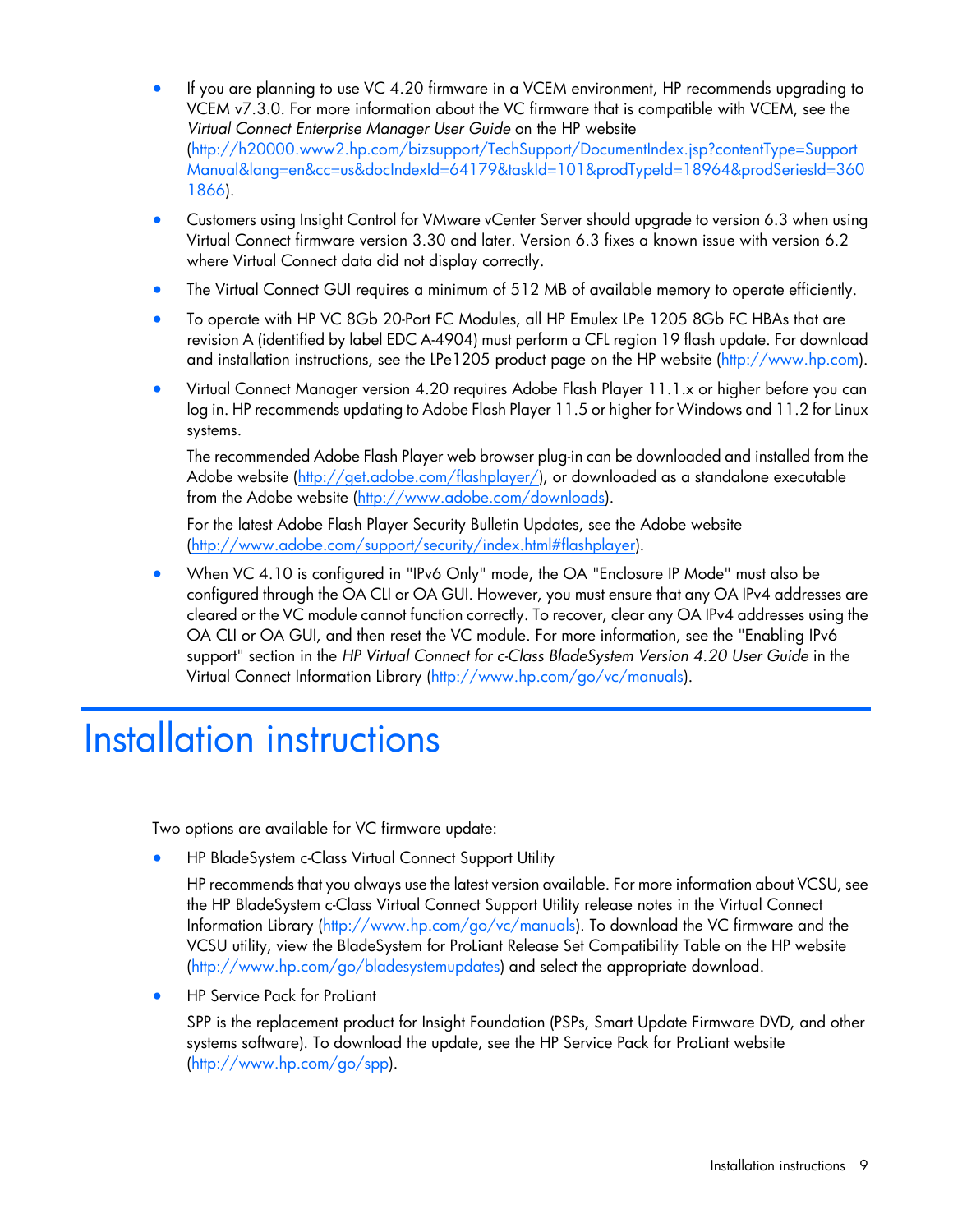$\mathbb{I}^n$ IMPORTANT: VC 4.20 is contained in *HP Maintenance Supplement Bundle for SPP 2014.02.0, version 2014.04*. HP recommends updating to VC 4.20 by using *HP Maintenance Supplement Bundle for SPP 2014.02.0, version 2014.04.* VC 4.20 also supports SPP 2014.02.0 and SPP 2013.09.0 (B), but only for the features that are compatible between VC 4.20 and the corresponding SPPs. The VC 4.20 firmware can be downloaded separately from the HP website. HP also recommends using the most current updates for the firmware and drivers subsequent to the 2013.09.0 (B) release. When available, they can be obtained from the HP Single Point of Connectivity Knowledge (SPOCK) website [\(http://www.hp.com/storage/spock\)](http://www.hp.com/storage/spock). The link to Virtual Connect is under the category "Other Hardware" in the list of selections on the left.

#### Firmware upgrade requirements

- $\mathbb{Z}$ IMPORTANT: When updating VC firmware, update each domain with the entire firmware package, which includes the individual VC-Enet and VC-FC firmware. Updating only the VC-Enet firmware or only the VC-FC firmware is not supported.
- $\mathbb{Z}$ **IMPORTANT:** For VC 4.20 upgrades when Virtual Connect Enterprise Manager (VCEM) is in use, HP recommends upgrading to VCEM v7.3.0. For more information about the VC firmware that is compatible with VCEM, see the latest version of the *Virtual Connect Enterprise Manager User Guide* on the HP website [\(http://h20000.www2.hp.com/bizsupport/TechSupport/DocumentIndex.jsp?contentType=Su](http://h20000.www2.hp.com/bizsupport/TechSupport/DocumentIndex.jsp?contentType=SupportManual&lang=en&cc=us&docIndexId=64179&taskId=101&prodTypeId=18964&prodSeriesId=3601866) [pportManual&lang=en&cc=us&docIndexId=64179&taskId=101&prodTypeId=18964&prodSe](http://h20000.www2.hp.com/bizsupport/TechSupport/DocumentIndex.jsp?contentType=SupportManual&lang=en&cc=us&docIndexId=64179&taskId=101&prodTypeId=18964&prodSeriesId=3601866)

[riesId=3601866\)](http://h20000.www2.hp.com/bizsupport/TechSupport/DocumentIndex.jsp?contentType=SupportManual&lang=en&cc=us&docIndexId=64179&taskId=101&prodTypeId=18964&prodSeriesId=3601866).

Each HP Virtual Connect firmware package contains a separate HP VC-FC firmware version. The following tables show the version of VC-FC firmware included with each VC firmware package.

IMPORTANT: When upgrading the HP VC 4Gb FC firmware from version VC-FC 1.2x to version  $\mathbb{Z}$ VC-FC 1.4x, the VC-FC module can drop connectivity temporarily during the activation process. A redundant customer configuration experiences a failover with no loss of application connectivity to the fabric.

| <b>Virtual Connect</b><br>firmware | <b>VC 4Gb FC firmware</b><br>within Virtual<br><b>Connect</b> | VC 8Gb 20-Port FC<br>Connect | VC 8Gb 24-Port FC<br>firmware within Virtual   firmware within Virtual<br><b>Connect</b> |  |  |
|------------------------------------|---------------------------------------------------------------|------------------------------|------------------------------------------------------------------------------------------|--|--|
| v1.31                              | 1.20                                                          |                              |                                                                                          |  |  |
| v1.32, v1.34                       | 1.21                                                          |                              |                                                                                          |  |  |
| v2.01, v2.02                       | 1.30                                                          |                              |                                                                                          |  |  |
| v2.10, v2.12                       | 1.32                                                          | 1.32                         | 1.00                                                                                     |  |  |
| $v2.30-v2.33$                      | 1.40                                                          | 1.40                         | 1.01                                                                                     |  |  |
| v2.34                              | 1.41                                                          | 1.41                         | 1.01                                                                                     |  |  |
| v3.0x                              | 1.40                                                          | 1.40                         | 1.02                                                                                     |  |  |
| v3.10, v3.15                       | 1.41                                                          | 1.41                         | 1.03                                                                                     |  |  |
| v3.17, v3.18                       | 1.41                                                          | 1.41                         | 1.04                                                                                     |  |  |
| v3.30                              | 1.42                                                          | 1.42                         | 1.04                                                                                     |  |  |
| v3.51, v3.60, v3.70                | 1.43                                                          | 1.43                         | 1.04                                                                                     |  |  |
| v3.75                              | 1.44                                                          | 1.44                         | 1.04                                                                                     |  |  |
| v4.01                              | 1.44                                                          | 1.44                         | 1.05                                                                                     |  |  |
| v4.10                              | 2.00                                                          | 2.00                         | 1.10                                                                                     |  |  |
| v4.20                              | 2.01                                                          | 2.01<br>1.11                 |                                                                                          |  |  |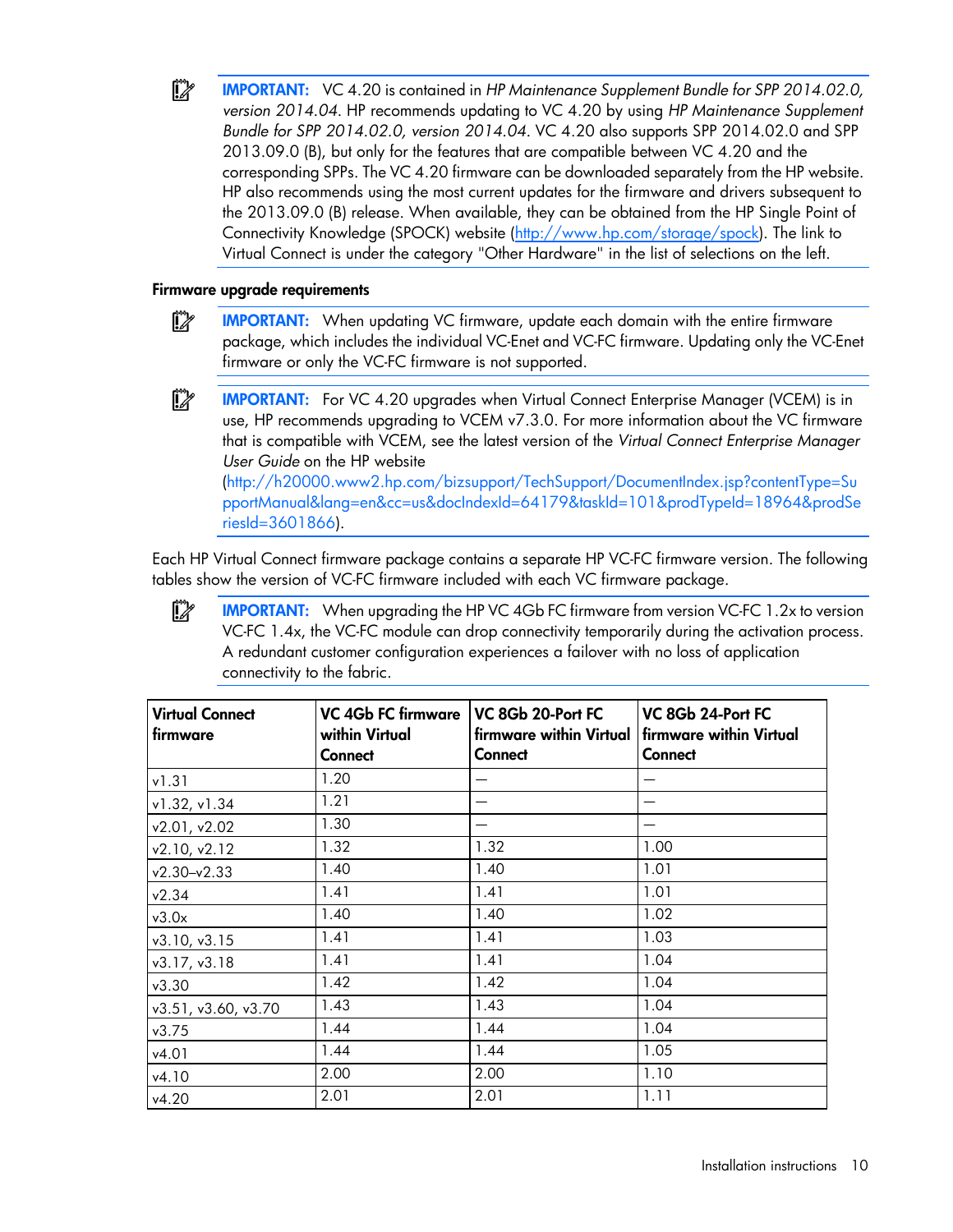| The following table shows firmware upgrade/downgrade support for the HP VC 4Gb FC Modules or HP VC |  |
|----------------------------------------------------------------------------------------------------|--|
| 8Gb 20-Port FC Modules.                                                                            |  |

| To<br><b>VC Versions</b><br>From              | 1.31                       | 1.32,<br>1.34              | 2.01,<br>2.02     | 2.10,<br>2.12     | v2.3x             | 3.0x                       | 3.10,<br>3.15,<br>3.17,<br>3.18 | 3.30,<br>3.51,<br>3.60,<br>3.70,<br>3.75,<br>4.01,<br>4.10 | 4.20              |
|-----------------------------------------------|----------------------------|----------------------------|-------------------|-------------------|-------------------|----------------------------|---------------------------------|------------------------------------------------------------|-------------------|
| VC 1.31                                       |                            | Normal                     | Fabric<br>outage* | Fabric<br>outage* | Fabric<br>outage* | Fabric<br>outage           | Fabric<br>outage*               | Fabric<br>outage*                                          | Fabric<br>outage* |
| VC 1.32/1.34                                  | Normal                     |                            | Fabric<br>outage* | Fabric<br>outage* | Fabric<br>outage* | Fabric<br>outage           | Fabric<br>outage*               | Fabric<br>outage*                                          | Fabric<br>outage* |
| VC 2.01/2.02                                  | Fabric<br>outage           | Fabric<br>outage           |                   | Normal            | Normal            | Normal                     | Normal                          | Normal                                                     | Fabric<br>outage* |
| VC 2.10/2.12                                  | Fabric<br>outage<br>$\ast$ | Fabric<br>outage           | Fabric<br>outage* |                   | Normal            | Normal                     | Normal                          | Normal                                                     | Fabric<br>outage* |
| <b>VC 2.3x</b>                                | Fabric<br>outage<br>$\ast$ | Fabric<br>outage<br>$\ast$ | Fabric<br>outage* | Fabric<br>outage* | $\equiv$          | Normal                     | Normal                          | Normal                                                     | Fabric<br>outage* |
| <b>VC 3.0x</b>                                | Fabric<br>outage<br>$\ast$ | Fabric<br>outage           | Fabric<br>outage* | Fabric<br>outage* | Fabric<br>outage* | $\overline{\phantom{0}}$   | Normal                          | Normal                                                     | Fabric<br>outage* |
| VC 3.10/3.15/<br>3.17/3.18                    | Fabric<br>outage<br>$\ast$ | Fabric<br>outage<br>$\ast$ | Fabric<br>outage* | Fabric<br>outage* | Fabric<br>outage* | Fabric<br>outage<br>$\ast$ |                                 | Normal                                                     | Fabric<br>outage* |
| VC 3.30/3.51/<br>3.60/3.70/3.75/<br>4.01/4.10 | Fabric<br>outage           | Fabric<br>outage<br>$\ast$ | Fabric<br>outage* | Fabric<br>outage* | Fabric<br>outage* | Fabric<br>outage           | Fabric<br>outage*               |                                                            | Fabric<br>outage* |
| 4.20                                          | Fabric<br>outage<br>$\ast$ | Fabric<br>outage<br>$\ast$ | Fabric<br>outage* | Fabric<br>outage* | Fabric<br>outage* | Fabric<br>outage           | Fabric<br>outage*               | Fabric<br>outage*                                          | $\equiv$          |

\* Always reset the module after the upgrade or downgrade.

On HP Virtual Connect 4Gb Fibre Channel Modules (with enhanced NPIV), downgrading the firmware to any version older than VC 2.10 is not supported.

#### Firmware version for HP BladeSystem for ProLiant

The firmware versions and software versions listed in this section have been tested as a solution set using *HP Maintenance Supplement Bundle for SPP 2014.02.0, version 2014.04* as a baseline, and are fully supported by HP. For Virtual Connect version 4.20, HP recommends the use of *HP Maintenance Supplement Bundle for SPP 2014.02.0, version 2014.04* with updates for specific components of the solution. For best results, follow the pre-deployment planning steps in the *HP Virtual Connect for c-Class BladeSystem Setup and Installation Guide* and the *HP BladeSystem ProLiant Firmware Management Best Practices Implementer Guide* on the HP website

[\(http://h18004.www1.hp.com/products/servers/service\\_packs/documentation/index.html\)](http://h18004.www1.hp.com/products/servers/service_packs/documentation/index.html) to deploy the baseline set with component updates.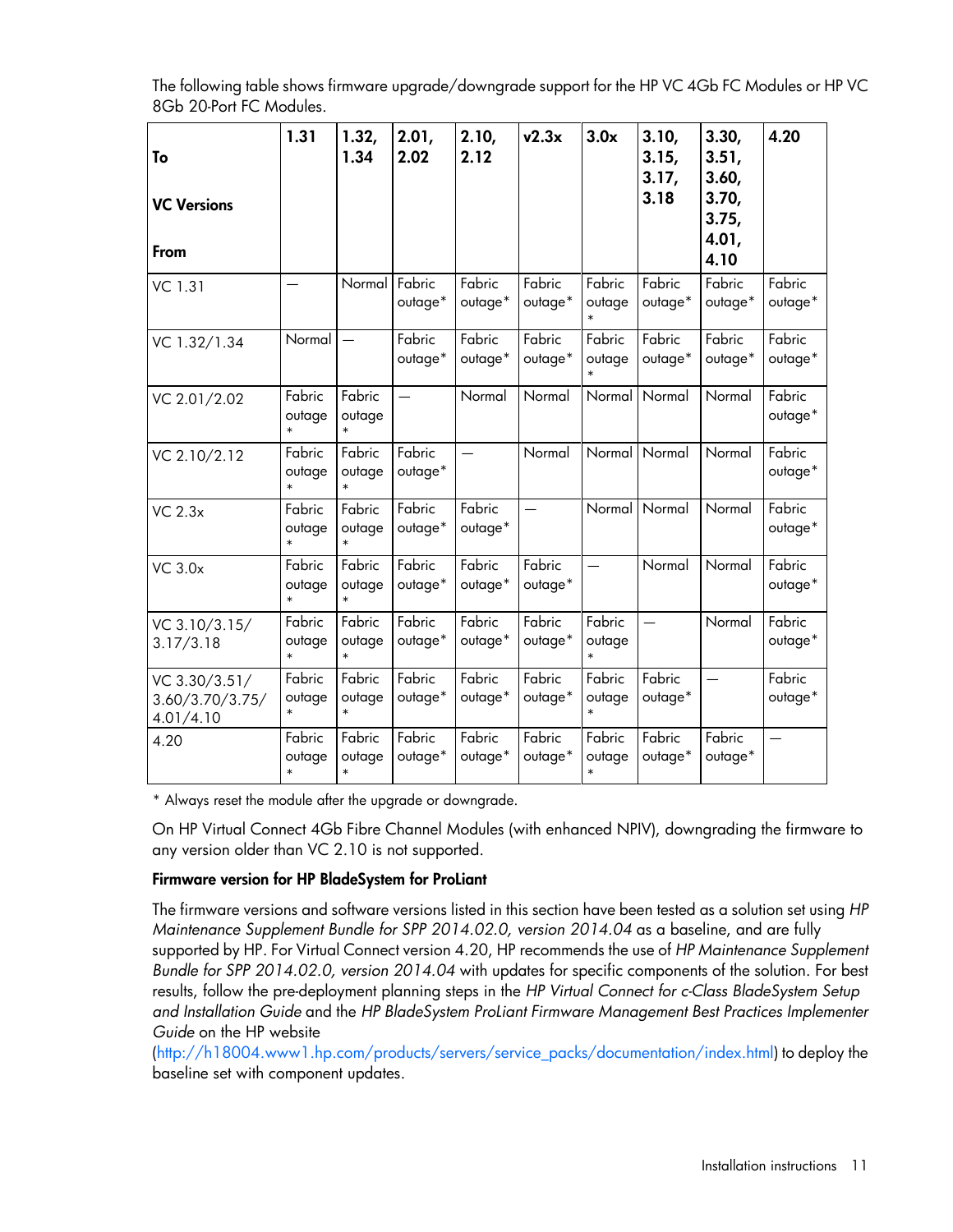<span id="page-11-0"></span>HP Service Pack for ProLiant is the replacement product for Insight Foundation (PSPs, Smart Update Firmware DVD, and other systems software). To download the update, see the HP Service Pack for ProLiant website [\(http://www.hp.com/go/spp\)](http://www.hp.com/go/spp).

CAUTION: HP recommends using the specific firmware and software versions listed together in  $\Lambda$ *HP Maintenance Supplement Bundle for SPP 2014.02.0, version 2014.04* to ensure complete solution component compatibility and full functionality. These versions have been tested as a set. Using other version levels might result in operational issues.

#### Baseline Firmware Release Set

The contents of *HP Maintenance Supplement Bundle for SPP* is documented in the *HP Maintenance Supplement Bundle for SPP Release Notes* and *HP Maintenance Supplement Bundle for SPP Server Support Guide* on the HP website

[\(http://h18004.www1.hp.com/products/servers/service\\_packs/documentation/index.html\)](http://h18004.www1.hp.com/products/servers/service_packs/documentation/index.html).

#### Additional information

Versions 3.15 and higher of HP Virtual Connect Manager check the server ROM image version and display an incompatible state only for server blades that have a VC Server Profile assigned and are using incompatible server ROM versions.

Virtual Connect does not have the capability to perform version checking of the mezzanine card firmware. Validate this information through server POST for mezzanine support utilities.

Server blades and mezzanine cards that do not meet the required firmware versions do not accept Virtual Connect-assigned parameters such as MACs and WWNs properly and therefore maintain factory defaults. However, these server blades do have the Ethernet network and Fibre Channel fabric connectivity specified in their Virtual Connect server profiles. This connectivity enables you to use network-based firmware update tools for server blade and mezzanine firmware updates.

For Virtual Connect Fibre Channel and FlexFabric modules, the supported firmware and OS drivers are listed in the HP Single Point of Connectivity Knowledge (SPOCK) website [\(http://www.hp.com/storage/spock\)](http://www.hp.com/storage/spock). The link to Virtual Connect is under the category "Other Hardware" in the list of selections on the left.

#### Firmware version for HP BladeSystem for Integrity

To obtain HP BladeSystem Release Sets for Integrity, see the HP website [\(http://h18004.www1.hp.com/products/blades/integrity-release-sets.html\)](http://h18004.www1.hp.com/products/blades/integrity-release-sets.html).

### Important notes

- A serious issue that could cause a network outage when upgrading directly from VC 2.xx release version to VC 4.20 release in a Multi-Enclosure environment. Upgrade from VC 2.xx to VC 3.70 or VC 4.10 first, and then upgrade from VC 3.70 or VC 4.10 to VC 4.20 in a Multi-Enclosure setup.
- At a minimum, use of IPv6 requires the SPP 2013.09.0 (B) release. The minimum OA firmware version required is 4.01, and the minimum iLO 4 firmware version required is 1.30.
- FCoE protocol, which includes FIP Snooping, is not supported on uplinks with SFP-LR transceivers.
- Any configuration using Integrity server blades should only use OA firmware version 3.60. For more information, see the HP website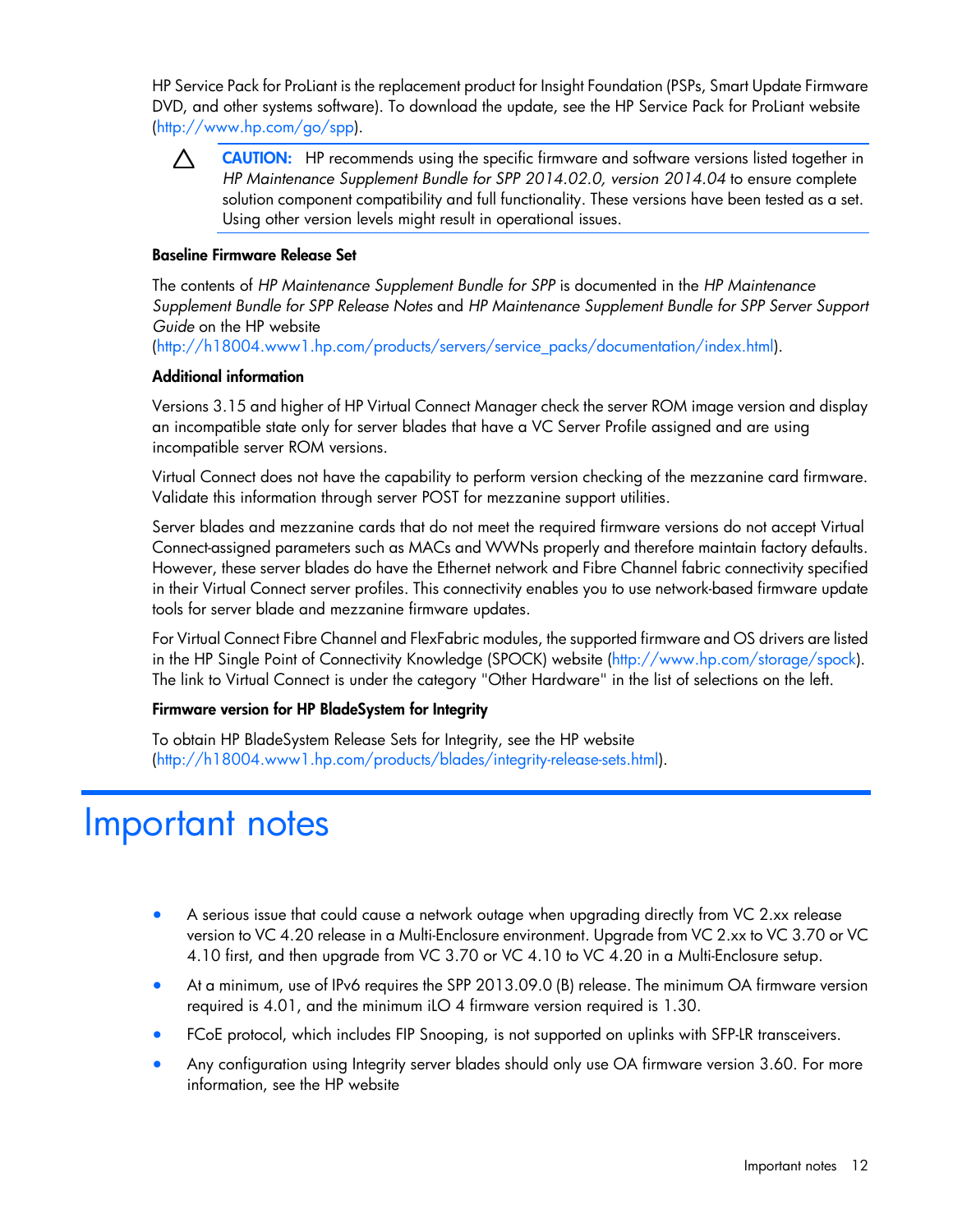[\(https://h20566.www2.hp.com/portal/site/hpsc/template.PAGE/public/kb/docDisplay/?docId=e](https://h20566.www2.hp.com/portal/site/hpsc/template.PAGE/public/kb/docDisplay/?docId=emr_na-c03613140) [mr\\_na-c03613140\)](https://h20566.www2.hp.com/portal/site/hpsc/template.PAGE/public/kb/docDisplay/?docId=emr_na-c03613140).

• When connecting a Virtual Connect FlexFabric 10Gb/24-port Module directly to 3PAR storage systems in the VC multi-enclosure environment, a server profile migration of a SAN-booted server between enclosures is not supported. Similarly, in the domains managed by Virtual Connect Enterprise Manager (VCEM), a server profile migration of a SAN-booted server between enclosures is not supported.

To perform a server profile migration of a SAN-booted server between enclosures directly attached to a 3PAR storage system in the VC multi-enclosure environment, the following manual steps are required:

- a. Power off the server.
- **b.** Un-assign the server profile.
- c. Change the Primary and Secondary Target WWNs in the FC Boot Parameters section of the profile to reflect the WWNs of the 3PAR storage array ports directly connected to the destination enclosure.
- d. Assign the profile to the destination location.
- e. Power on the destination server.
- Although the GUI enables the selection of SNMP v2 traps, the VC 4Gb FC Module and the VC 8Gb 20-Port FC Module remain as v1 traps.
- During OA failover or other management network disruptions, VC SNMP traps might not reach the management station.
- Changes in the server RBSU can override Virtual Connect server profile settings for PXE (enabled or disabled). If you make a change in RBSU, that change is not reflected in Virtual Connect Manager. If you set PXE through RBSU, HP recommends using the "Use-BIOS" setting.

The latest version of the VC-specific MIBs, 9.50 or higher, can be downloaded from the HP Systems Insight Manager "MIB Kit" site on the HP website [\(http://h18006.www1.hp.com/products/servers/management/hpsim/mibkit.html\)](http://h18006.www1.hp.com/products/servers/management/hpsim/mibkit.html).

The LLDP-MIB and LLDPv2 MIB files can be downloaded directly from IEEE:

- o LLDP-MIB [\(http://www.ieee802.org/1/files/public/MIBs/LLDP-MIB-200505060000Z.txt\)](http://www.ieee802.org/1/files/public/MIBs/LLDP-MIB-200505060000Z.txt)
- o LLDP-V2-MIB [\(http://www.ieee802.org/1/files/public/MIBs/LLDP-V2-MIB-200906080000Z.txt\)](http://www.ieee802.org/1/files/public/MIBs/LLDP-V2-MIB-200906080000Z.txt)
- o LLDP-V2-TC-MIB [\(http://www.ieee802.org/1/files/public/MIBs/LLDP-V2-TC-MIB-200906080000Z.txt\)](http://www.ieee802.org/1/files/public/MIBs/LLDP-V2-TC-MIB-200906080000Z.txt)
- To access Virtual Connect documentation for current and past releases, see the HP website [\(http://h18004.www1.hp.com/products/blades/components/c-class-tech-installing.html\)](http://h18004.www1.hp.com/products/blades/components/c-class-tech-installing.html).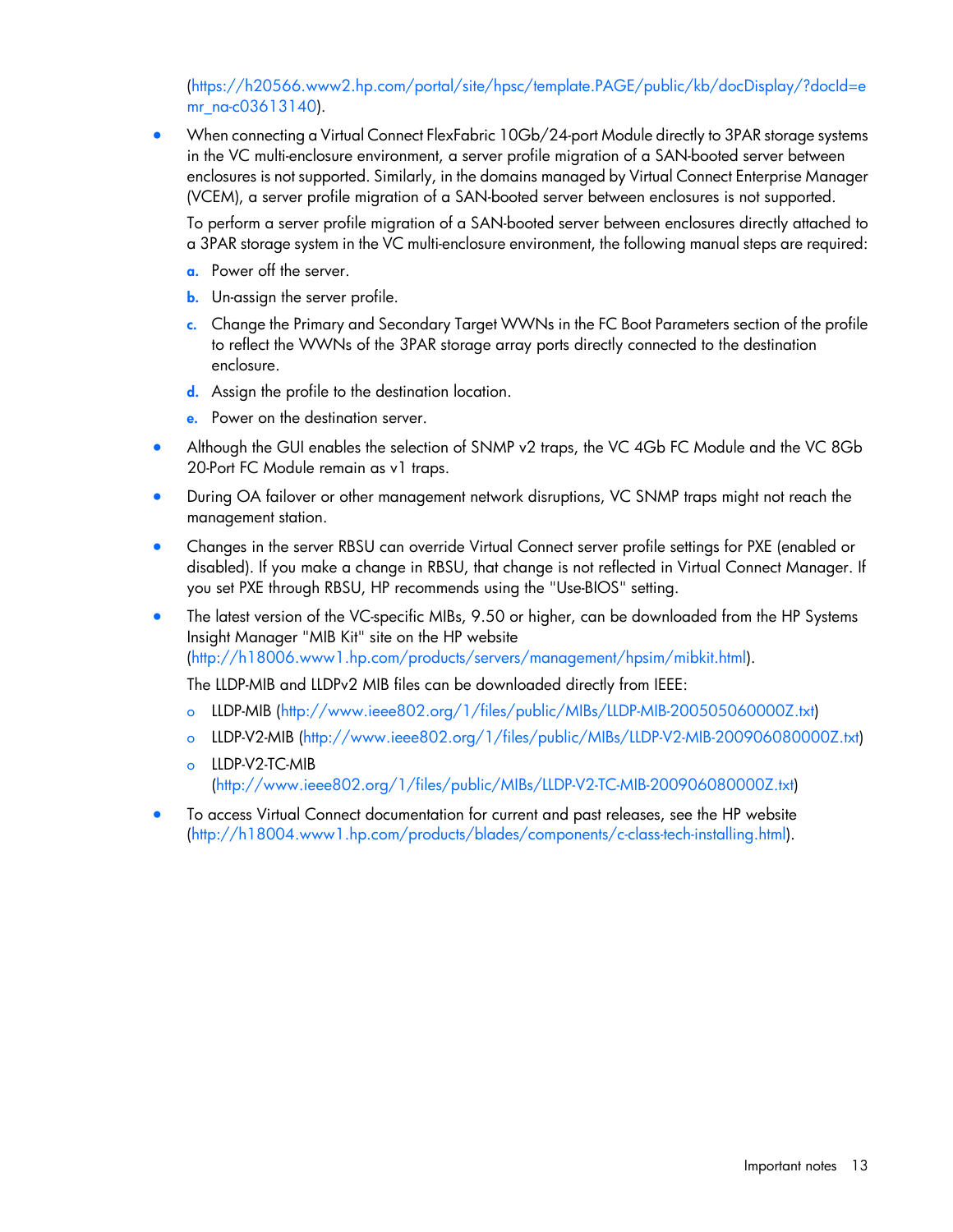# <span id="page-13-0"></span>Acronyms and abbreviations

### ALB

adaptive load balancing

**CNA** Converged Network Adaptor

DAC direct attach cable

**DCC** device control channel

**DHCP** Dynamic Host Configuration Protocol

**FCoE** Fibre Channel over Ethernet

**FIPS** Federal Information Processing Standard

**FLOGI** fabric login (Fibre Channel)

IGMP Internet Group Management Protocol

LACP Link Aggregation Control Protocol

LLDP Link Layer Discovery Protocol

### LUN

logical unit number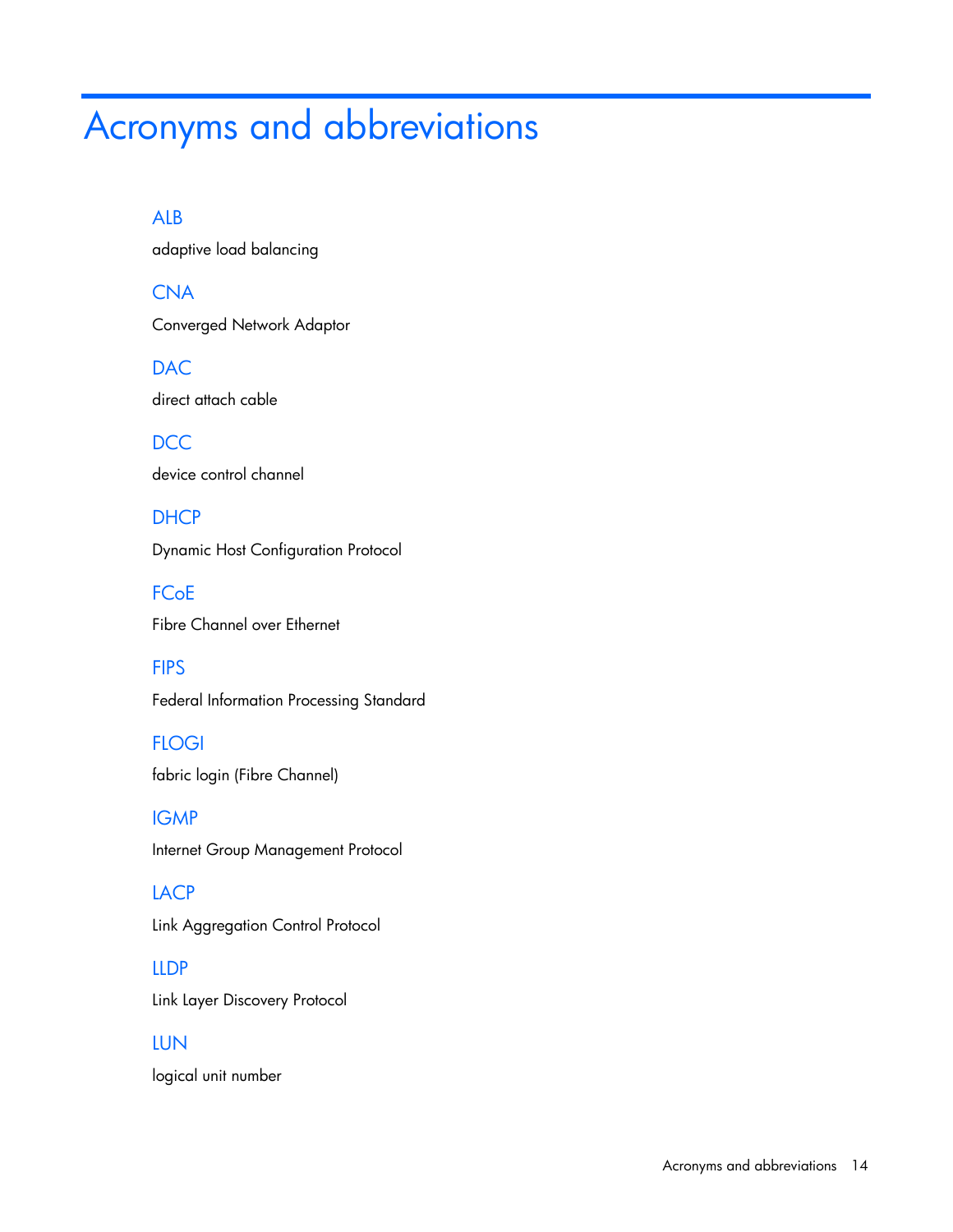### <span id="page-14-0"></span>MIB

**OA** 

SPP

TLB

management information base

Onboard Administrator

QoS Quality of Service

HP Service Pack for ProLiant

SSL Secure Sockets Layer

transmit load balancing

VC Virtual Connect **VCEM** Virtual Connect Enterprise Manager **VCM** Virtual Connect Manager **VCSU** 

Virtual Connect Support Utility

**WWN** World Wide Name

# Related information

#### Virtual Connect Enterprise Manager support

For information about the VC firmware that is compatible with VCEM, see the latest version of the *Virtual Connect Enterprise Manager User Guide* on the HP website